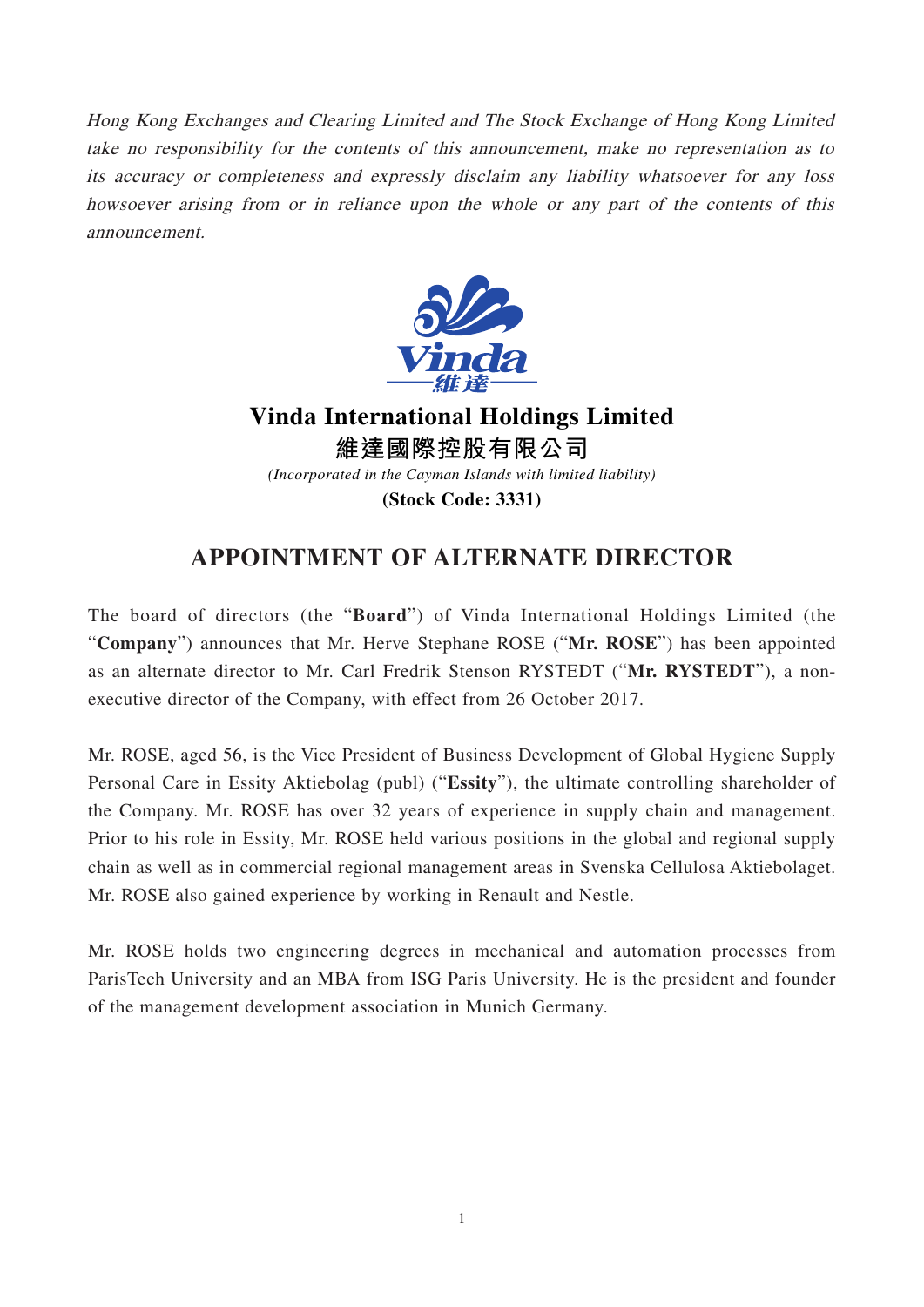Pursuant to the Company's Articles of Association (the "**Articles**"), the appointment of Mr. ROSE as an alternate director to Mr. RYSTEDT shall remain effective until Mr. RYSTEDT cease to be a non-executive director of the Company or Mr. ROSE's appointment has been revoked by Mr. RYSTEDT, whichever is earlier.

Pursuant to the Articles, Mr. ROSE shall not be entitled to receive any remuneration from the Company in respect of his appointment as an alternate director.

As at the date of this announcement, Mr. ROSE does not have any interest in the shares of the Company within the meaning of Part XV of the Securities and Futures Ordinance (Cap.571, Laws of Hong Kong). Save as disclosed above, Mr. ROSE has not held any directorships in any public listed companies in the past three years and are not connected with any directors, senior management, substantial or controlling shareholders (as defined in the Rules Governing the Listing of Securities (the "**Listing Rules**") on The Stock Exchange of Hong Kong Limited) of the Company. The Board is not aware of any other matters or information that needed to be brought to the attention of the shareholders of the Company or to be disclosed pursuant to Rule 13.51(2) of the Listing Rules in relation to the appointment of Mr. ROSE as alternate director to Mr. RYSTEDT.

> By order of the Board of **Vinda International Holdings Limited LI Chao Wang** Chairman

Hong Kong, 26 October 2017